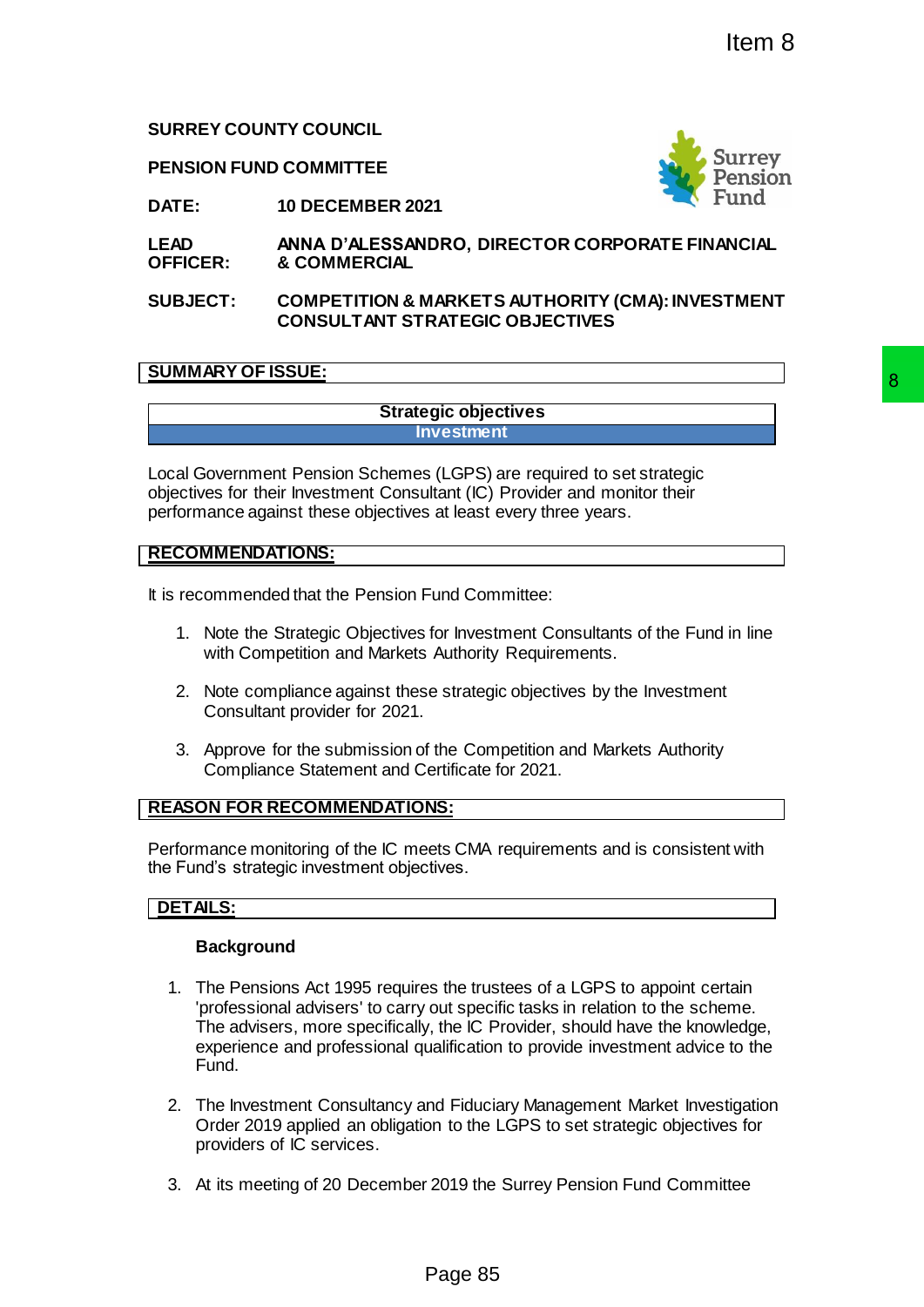approved the Strategic Objectives for Investment Consultants of the Fund in line with CMA Requirements (these are shown as Annex 1).

- 4. The CMA's expectation is that investment consultancy providers' objectives will be reviewed at least every three years and after any significant change to investment strategy and objectives.
- 5. In addition, the CMA expects clients will ask their investment consultancy providers to report periodically on their performance in meeting the objectives, although there is no set frequency for this.
- 6. The annual compliance statement must be submitted to the CMA by 7 January 2022, covering the period 10 December 2020 to 9 December 2021.
- 7. The Surrey Fund's current IC is Mercer.

#### **Performance against the strategic objectives by the IC provider for 2021**

- 8. The Fund retendered for IC services in April 2021 and, at its meeting of 9 July 2021, the Committee approved the appointment of Mercer as the IC on a 3 year contract with an option to extend for 2 year, with effect from July 2021.
- 9. As part of the tender process Mercer were required to satisfy the following service criteria:
	- a) Review of investment strategy including strategic and tactical asset allocation to include a full range of asset classes including alternative investments and emerging products and services.
	- b) Investment beliefs.
	- c) The use of overlays.
	- d) Risk management and reporting.
	- e) Setting appropriate performance targets and benchmarks.
	- f) Working with the Fund Actuary to undertake asset liability modelling as required.
	- g) Working with the Fund Actuary on an on-going basis in respect of the integrated management of fund assets and liabilities.
	- h) Advising on the Investment Strategy Statement and other statutory policy or reporting requirements including monitoring, reporting and assessment of investment management service providers.
- i) Advising on Responsible Investment and Stewardship policies which set how Social, Environmental and corporate governance considerations are taken into account in the selection, non-selection, retention and realisation of investments on the exercise of the rights (including voting rights attached to investments). 7. The Surrey Fund's current IC is Mercer.<br> **Performance against the strategic ob**<br>
8. The Fund retendered for IC services in A 2021, the Committee approved the approved the approximation of the tender process Mercer we se
	- j) Advising on the investment market and solutions (at a strategic and fund investment strategy level) based upon the application of current market intelligence (or advising on investment markets and the outlook for different asset classes).
	- k) Attend meetings and provide training to members of the pensions committee, local pension boards, officers etc.in support of maintaining high standards of investment governance.
	- l) Review and selection of Additional Voluntary Contributions providers.
	- m) Climate risk reporting and scenario analysis in line with the Taskforce for Climate Related Financial Disclosures (TCFD).
	- n) Advising on Pooled Fund design when transitioning assets to Border to Coast Pensions Partnership.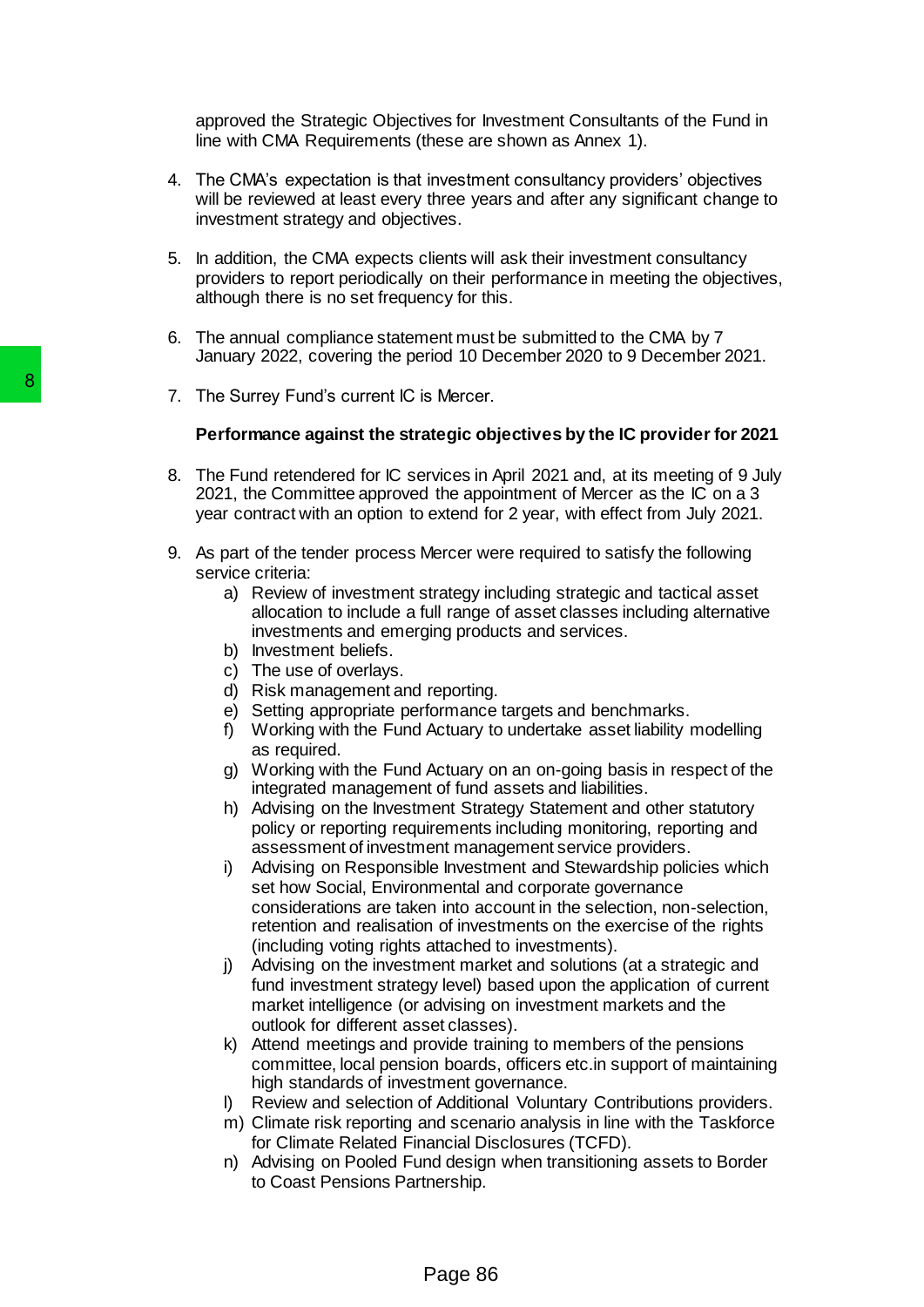- o) Advising on compliance with the Stewardship Code.
- p) Advising on the Fund's compliance in aligning its investment approach against the United Nations Sustainable Development Goals.
- 10. Mercer's successful satisfaction of this criteria as part of the tender process demonstrates compliance against the IC strategic objectives for 2021.

## **CONSULTATION:**

11. The Chairman of the Pension Fund Committee has been consulted on this report.

#### **RISK MANAGEMENT AND IMPLICATIONS:**

12. Risk management implications of the strategic objectives could involve how the IC Provider advises the Fund in monitoring the risk attrition of its portfolio.

#### **FINANCIAL AND VALUE FOR MONEY IMPLICATIONS**

13. There could be financial and value for money implications should the IC not meet its strategic objectives.

### **DIRECTOR CORPORATE FINANCIAL & COMMERCIAL COMMENTARY**

14. The Director Corporate Financial & Commercial is satisfied that all material, financial and business issues and possibility of risks have been considered and addressed. of the strategic objectives could involve how<br>
nd in monitoring the risk attrition of its portfolio.<br>
EV IMPLICATIONS<br>
ELVE OCOMMERCIAL COMMENTARY<br>
LA COMMERCIAL COMMENTARY<br>
LA COMMERCIAL COMMENTARY<br>
LA COMMERCIAL COMMENTA

## **LEGAL IMPLICATIONS – MONITORING OFFICER**

15. It is a legislative requirement to set and monitor performance against IC strategic objectives as part of the Investment Consultancy and Fiduciary Management Market Investigation Order 2019.

#### **EQUALITIES AND DIVERSITY**

16. There are no equality or diversity issues.

#### **OTHER IMPLICATIONS**

17. There are no potential implications for council priorities and policy areas.

#### **WHAT HAPPENS NEXT**

- 18. The following next steps are planned:
	- a) Submission of the CMA Compliance Statement and Certificate for 2021.
	- b) An assessment of performance versus the objectives set, will be carried out in respect of 2022 and presented to the Committee at its meeting of 16 December 2022.